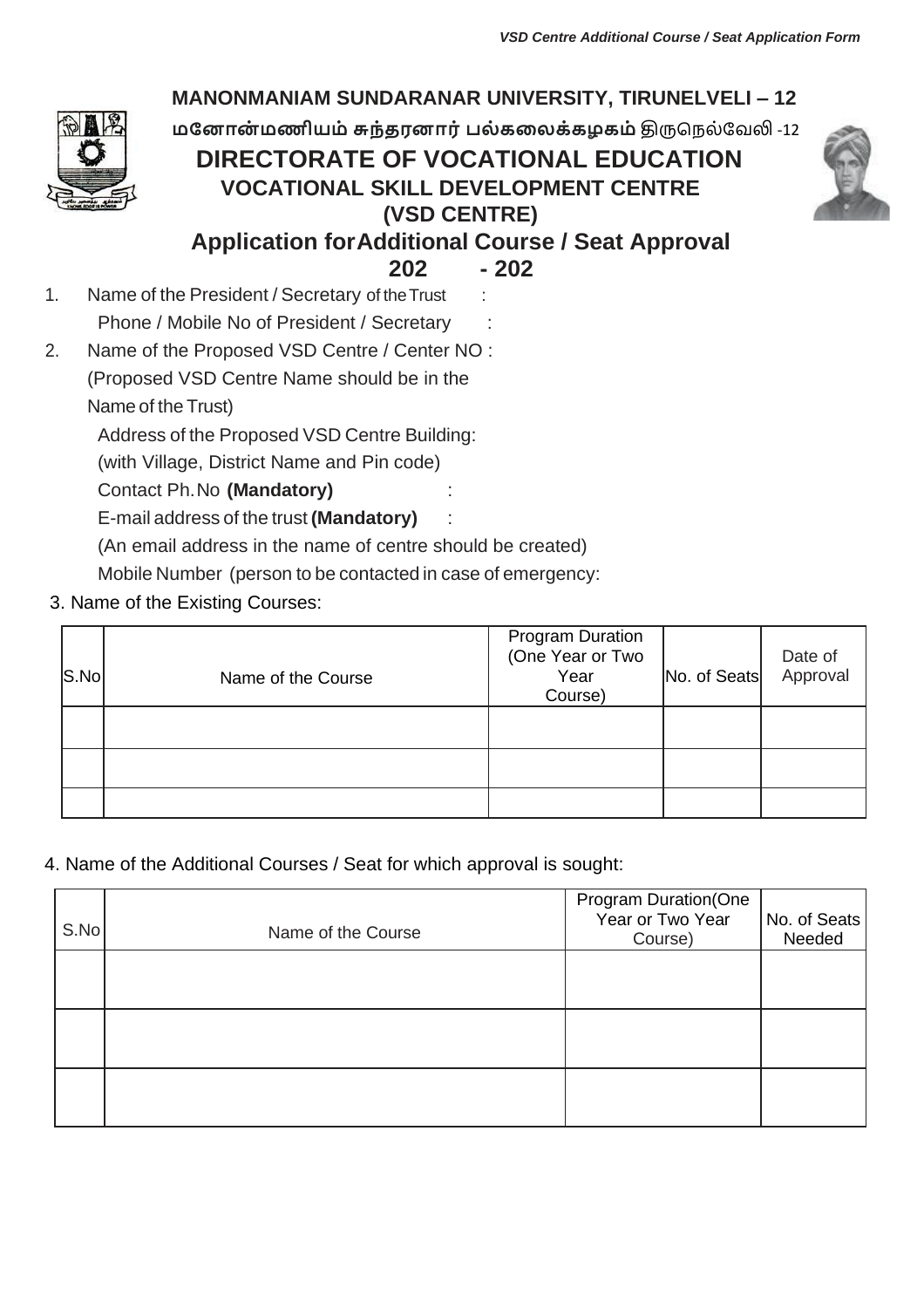# 6. Names of the teacher(s) already appointed for the Existing Courses.

| S.<br><b>No</b> | Name of the<br>Course Willing to<br>Conduct | Name of the<br>Teacher to be<br>appointed with<br>detailed address<br>and contact<br>Phone No. | Educational<br>Qualifications | Years<br>Studied the<br>Qualifying<br>degree | Years of<br>Teaching<br>Experience | Consent letter<br>obtained from<br>teacher Enclosed<br>Yes / No |
|-----------------|---------------------------------------------|------------------------------------------------------------------------------------------------|-------------------------------|----------------------------------------------|------------------------------------|-----------------------------------------------------------------|
|                 |                                             |                                                                                                |                               |                                              |                                    |                                                                 |
|                 |                                             |                                                                                                |                               |                                              |                                    |                                                                 |
|                 |                                             |                                                                                                |                               |                                              |                                    |                                                                 |
|                 |                                             |                                                                                                |                               |                                              |                                    |                                                                 |
|                 |                                             |                                                                                                |                               |                                              |                                    |                                                                 |
|                 |                                             |                                                                                                |                               |                                              |                                    |                                                                 |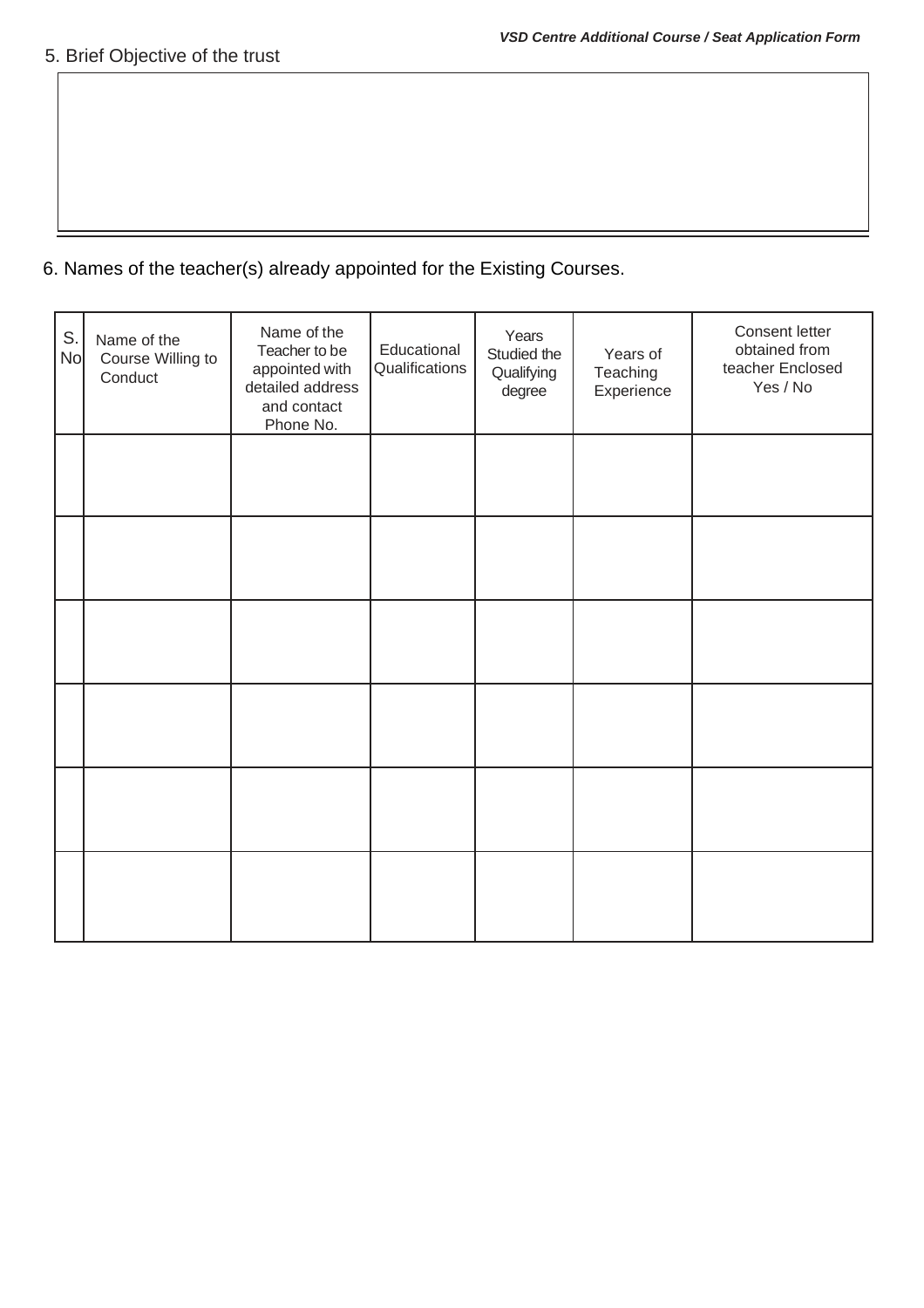7. Names of the teacher(s) Proposed to be appointed for Additional course(s) during 202 - 202

| S.<br><b>No</b> | Name of the<br>Course Willing to<br>Conduct | Name of the<br>Teacher to be<br>appointed with<br>detailed address<br>and contact<br>Phone No. | Educational<br>Qualifications | Years<br>Studied the<br>Qualifying<br>degree | Years of<br>Teaching<br>Experience | Consent letter<br>obtained from<br>teacher Enclosed<br>Yes / No |
|-----------------|---------------------------------------------|------------------------------------------------------------------------------------------------|-------------------------------|----------------------------------------------|------------------------------------|-----------------------------------------------------------------|
|                 |                                             |                                                                                                |                               |                                              |                                    |                                                                 |
|                 |                                             |                                                                                                |                               |                                              |                                    |                                                                 |
|                 |                                             |                                                                                                |                               |                                              |                                    |                                                                 |
|                 |                                             |                                                                                                |                               |                                              |                                    |                                                                 |
|                 |                                             |                                                                                                |                               |                                              |                                    |                                                                 |
|                 |                                             |                                                                                                |                               |                                              |                                    |                                                                 |

8. Mention 5 points / reasons on what is the demand (or) need for starting the new courses in the proposed location

. 9. Details of Lab Particulars for Existing Courses (Particulars List to be enclosed)

10. Details of Library Books for Existing Courses (List to be enclosed)

.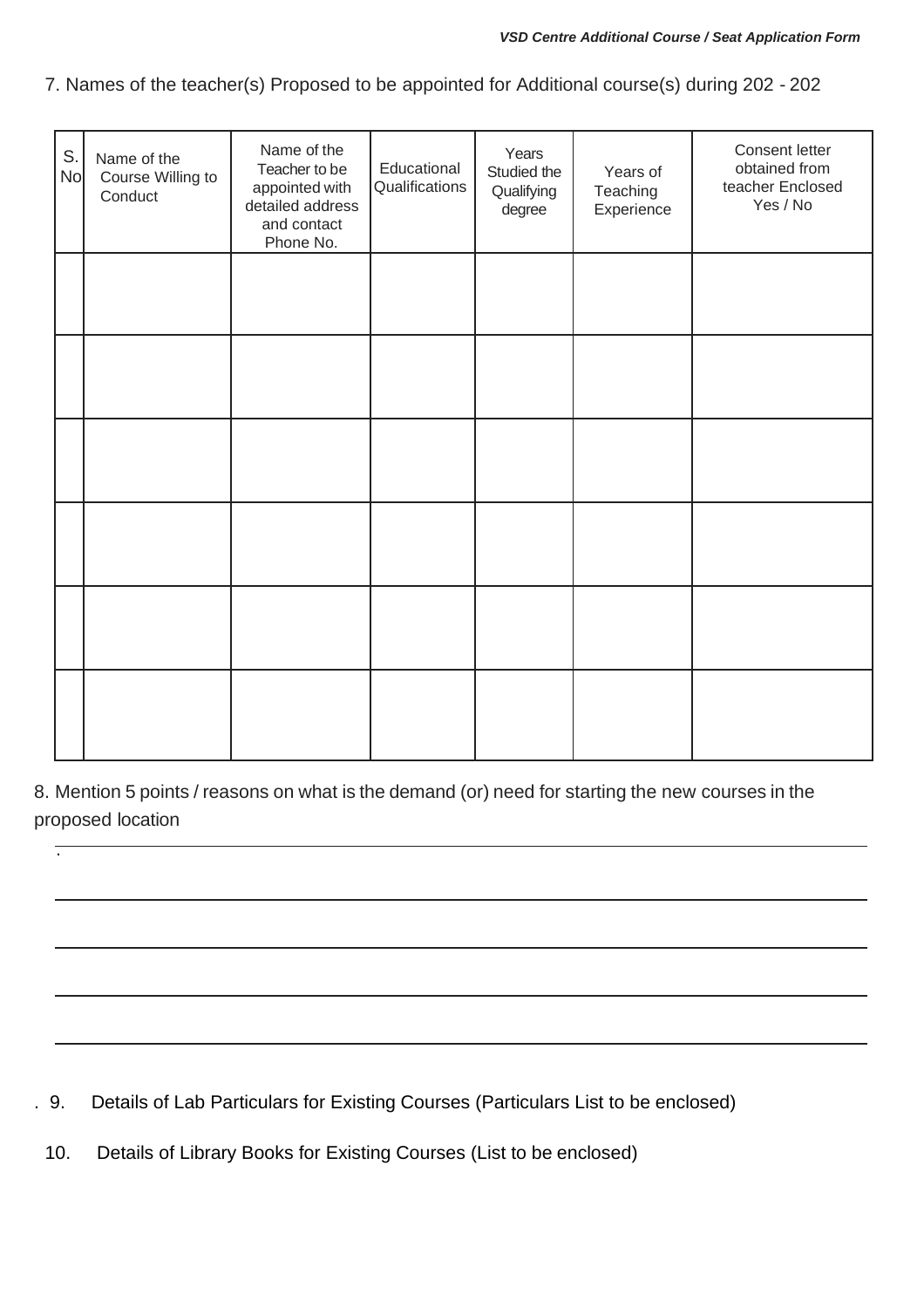#### 11. What is the assurance of Job Placement of the trained Students (or)

## Expected placement percentage (Tick the relevant box)

| $50 - 60 \%$ | $60 - 70 \%$ | 70 - 80 % | $80 - 90 \%$ | $90 - 100 \%$ |
|--------------|--------------|-----------|--------------|---------------|
|              |              |           |              |               |

#### 12.Details of the tieup Industry / Company relevant to the newly proposed Course near your centre.

| Name and address of the Company | What is the Main Trade/<br>Business of the Industry /<br>Company | How many students this<br>Industry / Company can<br>train per year / can give<br>internship training | Consent letter<br>obtained from the<br>Tieup Company /<br>Industry Yes / No |
|---------------------------------|------------------------------------------------------------------|------------------------------------------------------------------------------------------------------|-----------------------------------------------------------------------------|
|                                 |                                                                  |                                                                                                      |                                                                             |
|                                 |                                                                  |                                                                                                      |                                                                             |
|                                 |                                                                  |                                                                                                      |                                                                             |
|                                 |                                                                  |                                                                                                      |                                                                             |
|                                 |                                                                  |                                                                                                      |                                                                             |

13. Details of Lab Particulars for Newly Proposed Additional Courses (Particulars List to be enclosed)

14.Details of Library Books for Newly Proposed (List to be enclosed)

15. a. Details of Fee Payment

| Particulars of<br>Fee                                                                                                           |                          | Fee Amount       |                    | Total |
|---------------------------------------------------------------------------------------------------------------------------------|--------------------------|------------------|--------------------|-------|
| <b>Application Fee</b>                                                                                                          | Rs. 2000                 |                  |                    |       |
| <b>Application Consideration Fee</b>                                                                                            | Rs. 3000<br>(per course) | No of<br>Coursel |                    |       |
| Inspection Fee for Centres in University<br>Jurisdiction (Tirunelveli, Thoothukudi &<br>Kanyakumari District) For Single Course | Rs. 10000                |                  |                    |       |
| <b>Inspection Fee For Additional Courses</b><br>in University Jurisdiction                                                      | Rs. 5000<br>(per course) | No of<br>Course  |                    |       |
| <b>Inspection Fee for Centres Outside</b><br>University Jurisdiction (Other<br>Districts) For Single Course                     | Rs. 12000                |                  |                    |       |
| <b>Inspection Fee For Additional Courses Outside</b><br>University Jurisdiction (Other Districts)                               | Rs. 6000<br>(per course) | No of<br>Course  |                    |       |
|                                                                                                                                 |                          |                  | <b>Grand Total</b> |       |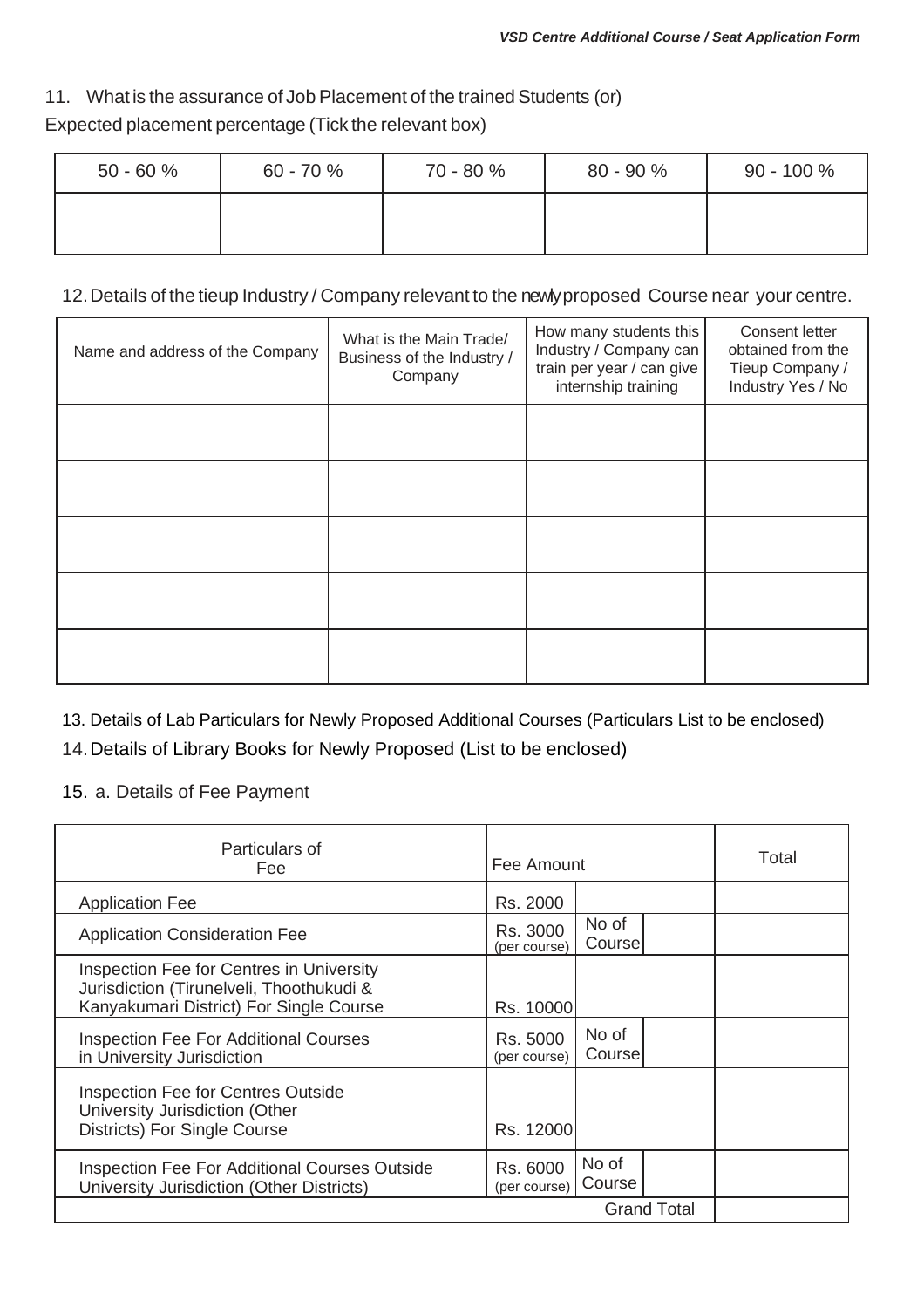| <b>Total Amount Paid</b> | DD.No (or) Online<br>Transaction No. | Date of DD Drawn /<br>Date of Online<br>Payment | Name of the Bank and<br><b>Branch Name</b> |
|--------------------------|--------------------------------------|-------------------------------------------------|--------------------------------------------|
|                          |                                      |                                                 |                                            |

15 c. The Following Fees are to be paid at the time of grant of approval after inspection commission report scrutiny and subsequent syndicate approval

| $\mathbf{1}$ . | Course approval Fee (Non refundable)<br>Two Year Diploma Course / per Course    | Rs. 40,000 |
|----------------|---------------------------------------------------------------------------------|------------|
| 2.             | Course approval Fee (Non refundable)<br>One Year Diploma Course / perCourse     | Rs. 25,000 |
| 3.             | Course approval Fee (Non refundable)<br>6 Month Certificate Course / per Course | Rs. 10,000 |

### **List of Mandatory Enclosures**

- 1. Photo Copy oftheTrustdeed / Registration document of the Trust / Society
- 2. A) Photo Copy of the Title deed of the Proposed Building for VSDCentre (or) Photo Copy of rental agreement of the Proposed VSDCentre building.

B) Photo Copy of the Title deed of the Land document and Proposed Building for VSDCentre.

- 3. Corporation / Municipality approved Building plan of the Proposed VSD Centre building.
- 4. Stability Certificate of proposed building for the VSD Centre.
- 5. Blue Print of earmarked Classroom Space / Lab Space / Office room, Staffroom. Toilet, Parking Space in the Proposed VSD Centre building.
- 6. Building tax Receipt for Current Year and identity Proof of Building Owner.
- 7. Documentary proof of previous expertise in running a educational institute / training centre
- 8. Tie-up documents with Company / Industry / Hospital / Hotel / Laboratory
- 9. Coursewise list of proposed teachers and Co-ordinator with their educational Qualifications and **Experience**
- 10. Photo copy of Education and Experience Certificates of the proposed Co-ordinator and Course(s) teacher(s)
- 11. Copies of the Consent letters given by the proposed Co-ordinator and Teachers.
- 12. Online Payment Proof (or) Demand Draft of fees
- 13. Fire & Safety Certificate of Proposed building for the VSD Centre for Current year
- 14. Sanitary Certificate of Proposed building for the VSD Centre for Current year
- 15. Income tax return filled copy (10 B certified) or Audited statement of trust for the previousyear.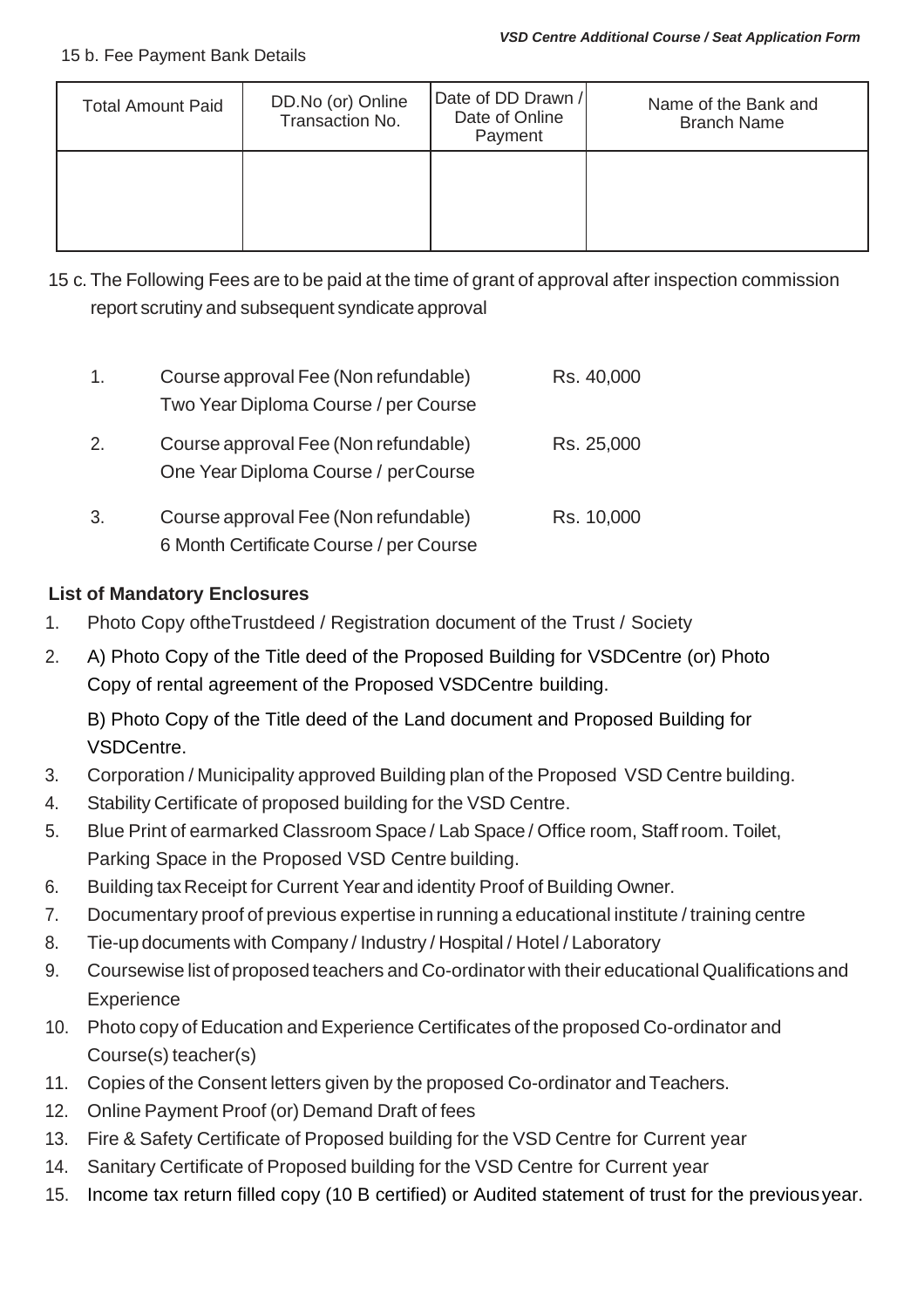# **Declaration**

I / We hereby declare that the particulars furnished above are correct and true

Admission of students for any course in the centre will be made by us only after the approval is granted by the Manonmaniam Sundaranar University.

We will admit not less than 50 % of approved / Sanctioned strength in each course for which approval is to be sanctioned.

We will take necessary measures to get Job placement of the students admitted in our Centre.

I / We hereby declare that the trust / agency of the VSD Centre shall abide by the conditions to be prescribed by the Manonmaniam Sundaranar University while granting approval for the courses and from time to time thereafter.

We do agree and clearly aware that submitting this fresh approval application form and payment of inspection Fee & application fee does not gurantee approval of VSD Centre, We are also aware the approval of Fresh Centre is subject to the satisfactory report of the inspection committee (Which verifies the proof of documents submitted along with this application and physical verification of assets / Facilities and infrastructure) and further approval of syndicate.

| Station: |  |
|----------|--|
| Date:    |  |

Signature President / Secretary of the Trust / Agency (Seal of the Trust / Agency)

| Note: $\blacklozenge$ | Incomplete Applications and Applications without necessary enclosures will be rejected without |
|-----------------------|------------------------------------------------------------------------------------------------|
|                       | any explanations                                                                               |

- ⧫ The report of inspection committee is a confidential document and shall not be communicated to the applicant / Agency (or) Trust
- Fees once paid will not be refund back on any circumstance. In case of any legal dispute it shall be addressed either in Tirunelveli Court or Madras High Court Madurai Bench only.
- An Website address of the VSD Centre to be created immediately after the approval is given.
- All Communications from the University will be sent to the given email address of your VSD Centre Only.
- Applications without functional website and e-mail address will not be considered.
- ⧫ Covering letter along with D.D in favour of the **The Registrar, Manonmaniam Sundaranar University, Abishekapatti, Tirunelveli -627 012.** /Proof of online payment and Filled in applications with enclosure to be soft bounded and sent to **The Director, Directorate of Vocational Education, Manonmaniam Sundaranar University, Abishekapatti, Tirunelveli - 627 012**. On or before the last date given in the website.